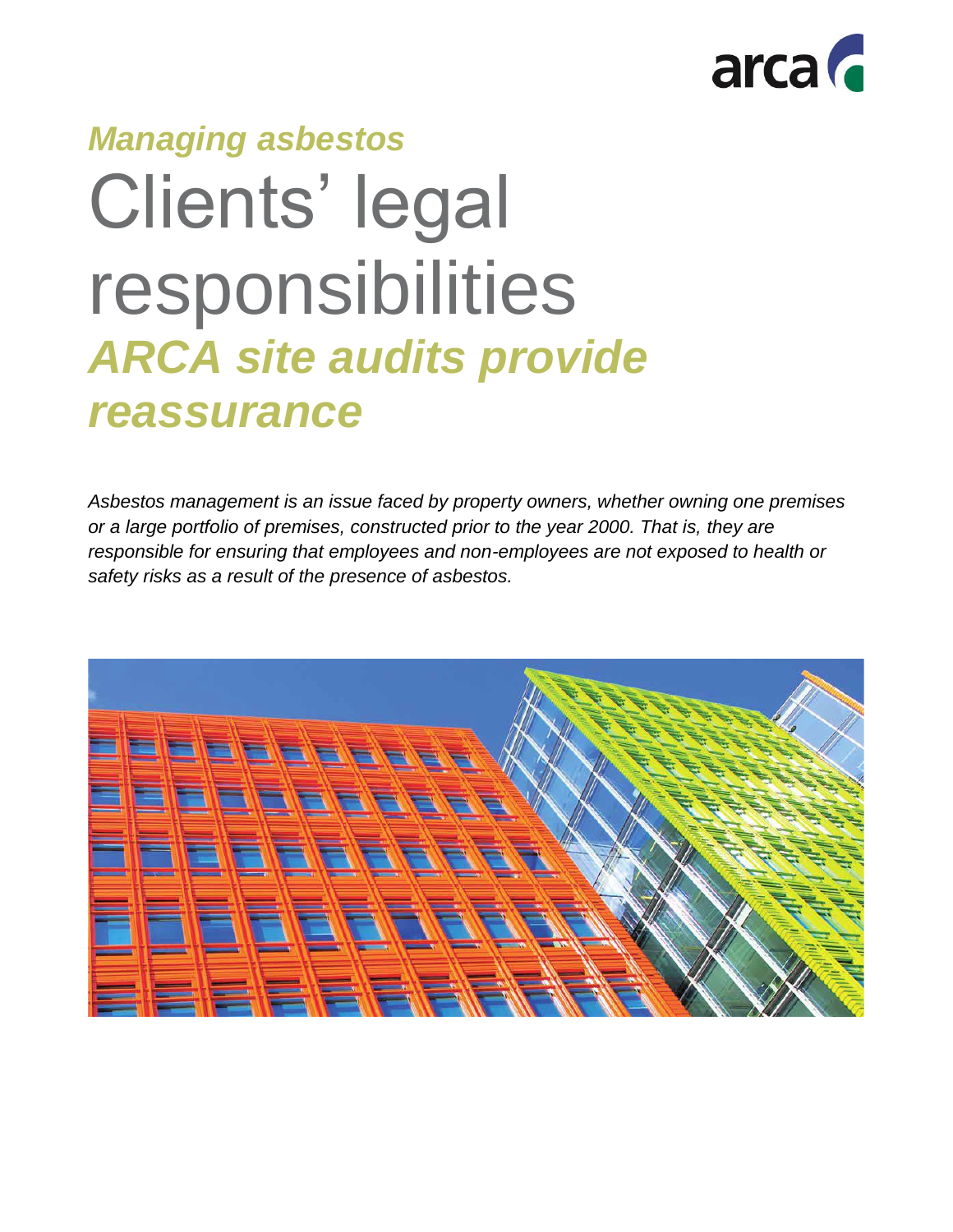The Health and Safety at Work Act 1974 places a duty on every employer to ensure, so far as is reasonably practicable, the health, safety and welfare at work of all employees and non-employees who may be affected by the employers' activities.

This requires a robust management plan which can easily be communicated to and understood by all those who have a duty under the plan.

The human cost of asbestos-related disease is devastating and significant exposures are entirely avoidable. Current figures show that approximately 4,500 people die each year in the UK from asbestos related diseases (predominantly mesothelioma, lung cancer and asbestosis). Also the financial and reputational costs of getting asbestos management wrong are substantial.

It is vital that organisations take the risks from asbestos seriously and deal with asbestos in a controlled and safe manner. When asbestos is managed well, inadvertent exposure can be prevented so that the health and safety of individuals is not put at risk.

### *'clients have legal duty to manage risks from Asbestos'*

#### **The Control of Asbestos Regulations 2012**

**(CAR 2012),** Regulation 4, places a legal duty on those who own, occupy, manage or have responsibilities for premises that may contain asbestos.

Those who have these responsibilities will either have a **legal duty to manage the risk** from this material; or a **legal duty to cooperate with whoever manages that risk**.

The Control of Asbestos Regulations 2012 (CAR 2012) places a legal duty to 'manage asbestos in non-domestic properties' by:

- Finding out if there is asbestos in the premises, the amount and what condition it is in
- Presuming the materials contain asbestos, unless there is strong evidence that they do not
- Making and keeping an up-to-date record of the location and condition of the Asbestos Containing Material's (ACM) or presumed ACM's in premises
- Assessing the risk from the material
- Preparing a plan that sets out in detail how to manage the risk from this material
- Taking the steps needed to put this plan into action
- Reviewing and monitoring the plan and the arrangements made to put it in place and
- Providing information on the location and condition of the material to anyone who is liable to work on it or disturb it.

The requirement is to manage asbestos. If materials are in good condition and managed so that they cannot be disturbed, a periodic check might be all that is needed. For some premises, that see a large number of employees/students/visitors, maintenance work is inevitable and accidental damage is often possible. Therefore, all premises which were constructed prior to the year 2000, will require an asbestos management plan based on a management survey.

The purpose of the management survey is to manage asbestos containing materials (ACMs) during the normal occupation and use of the premises. The dutyholder can compile a management survey where the premises are simple and straightforward. Otherwise, an asbestos surveyor is needed.

When a premises, or part of it, needs upgrading, refurbishment or demolition a refurbishment/demolition survey is required.

This survey, normally carried out by an asbestos surveyor, is to locate and identify all ACMs before any structural work begins at a stated location or on stated equipment at the premises.

Also, the **Construction (Design and Management) Regulations 2015 (CDM 2015)** places explicit responsibilities on clients.

## *'good communication between all parties is vital'*

Clients have the final say on the course of action to be taken during a project, as they are at the head of the procurement chain. So, they have opportunities to set standards for project delivery, including health and safety management.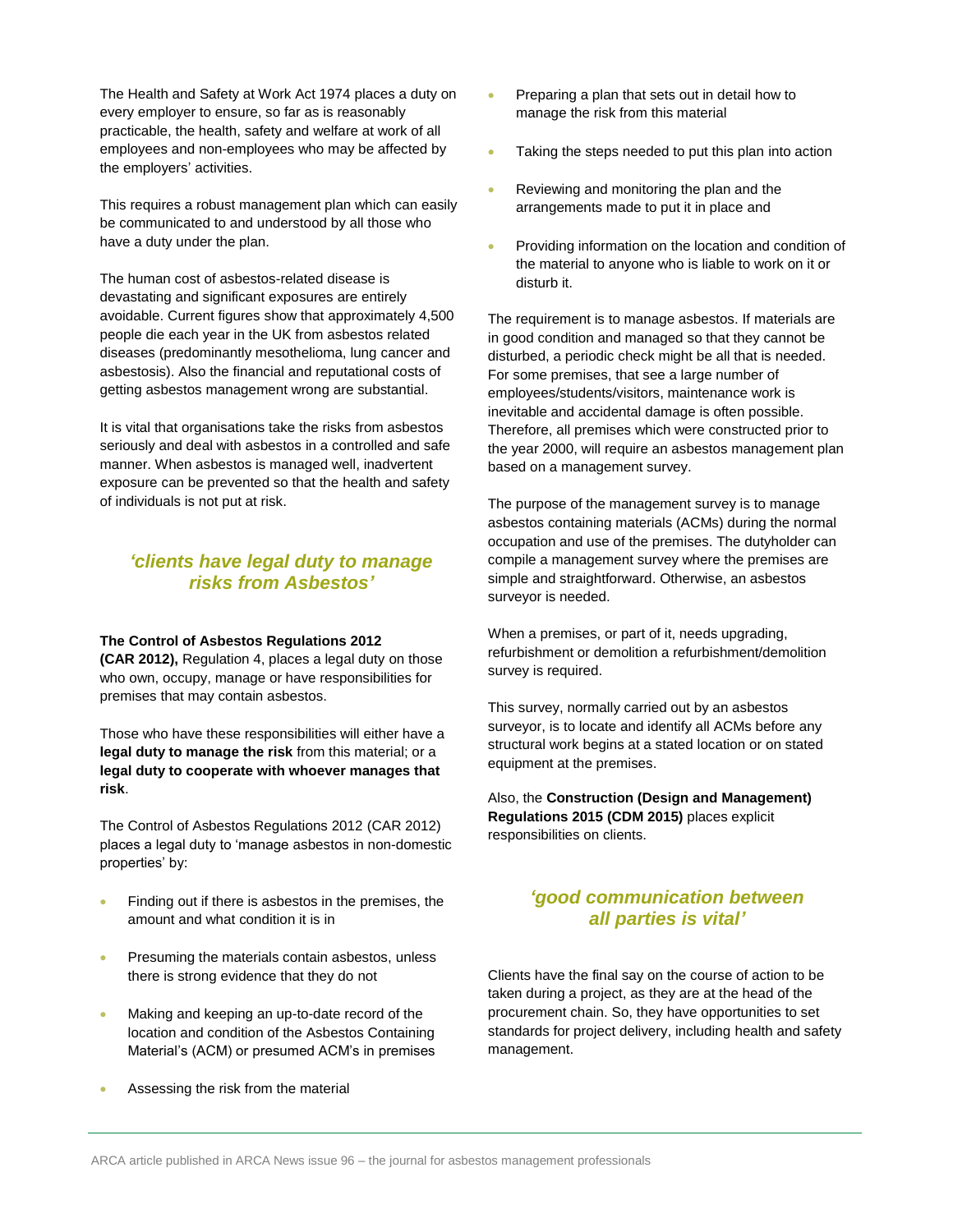The law therefore requires that clients make suitable arrangements for managing a project, and maintain and review these arrangements throughout the project, to ensure health and safety risks are managed appropriately.

Clients are not expected to be 'experts' in either construction work or asbestos work and do not need to directly manage or supervise the work themselves.

However, they are responsible for ensuring appropriate arrangements are in place to manage and organise projects during both the 'pre-construction' and 'construction' phases of the project. This means appointing suitably competent people and providing them with sufficient information, time and resources to do the job properly.

If asbestos removal is required, the client, needs to appoint a competent asbestos removal contractor.

As clients need to appoint suitably competent people, they need to make reasonable enquiries to satisfy themselves that contractors are appropriately resourced and competent for the work.

#### **Guidance on CDM 2015 states**:

*"When considering the requirements for designers and other construction professionals, due weight should also be given to membership of an established professional institution or body. For example, do these bodies have arrangements in place which provide some reassurance that health and safety is part of the route to membership of their profession?" (i)*

To provide reassurance for all parties of compliance with relevant legislation, the Asbestos Removal Contractors Association (ARCA) introduced an audit scheme in 2000, to support members' performance and therefore maintain standards.

Member contractors need to participate in ARCA's audit scheme, which **requires two satisfactory site audits every year, to join and maintain membership of the Association.**

## *'ARCA site audits are a strong system of reassurance'*

To take a further step towards supporting consistent high standards and a higher level of reassurance, ARCA enhanced its audit scheme in January 2017.

Members still need to complete two satisfactory site audits every year, however, **ARCA audits are now unannounced**. Meaning ARCA members (excluding Ireland) will not have prior knowledge of when, or where, an ARCA auditor will be assessing their performance. Therefore, being unannounced, ARCA site audits are now **an even stronger system of reassurance** for all parties, including end-clients.

## *'ARCA member site audits are unannounced'*

Once a contractor is appointed, the client will then need to provide the contractor with sufficient information, time and resources to do the job properly. For example, an asbestos removal contractor will need appropriate preconstruction information in order to prepare a suitable work plan, and contractors need time (and access) to assess the premises properly and discuss key site information with the client.

Also, an asbestos analyst must be appointed for licensed asbestos work - it is desirable that the analyst is employed directly by the client. The analyst will be required to verify that a work area has been thoroughly cleaned and that airborne fibres in the work area are as low as reasonably practicable, prior to handover for reoccupation or demolition etc.

**Good coordination and cooperation between all parties** is a must for a project to be successful. Clients' decisions, actions and inaction have an enormous impact on how work can be delivered.

The financial and reputational costs of getting asbestos management wrong are substantial. With a well communicated structured approach to asbestos management, clients can ensure that they meet the challenge to comply with health and safety regulations.

**To support all clients, the Asbestos Removal Contractors Association (ARCA), has published 'Guidance on Clients Responsibilities on appointing Asbestos Contractors' which is available as a free download at www.arca.org.uk**